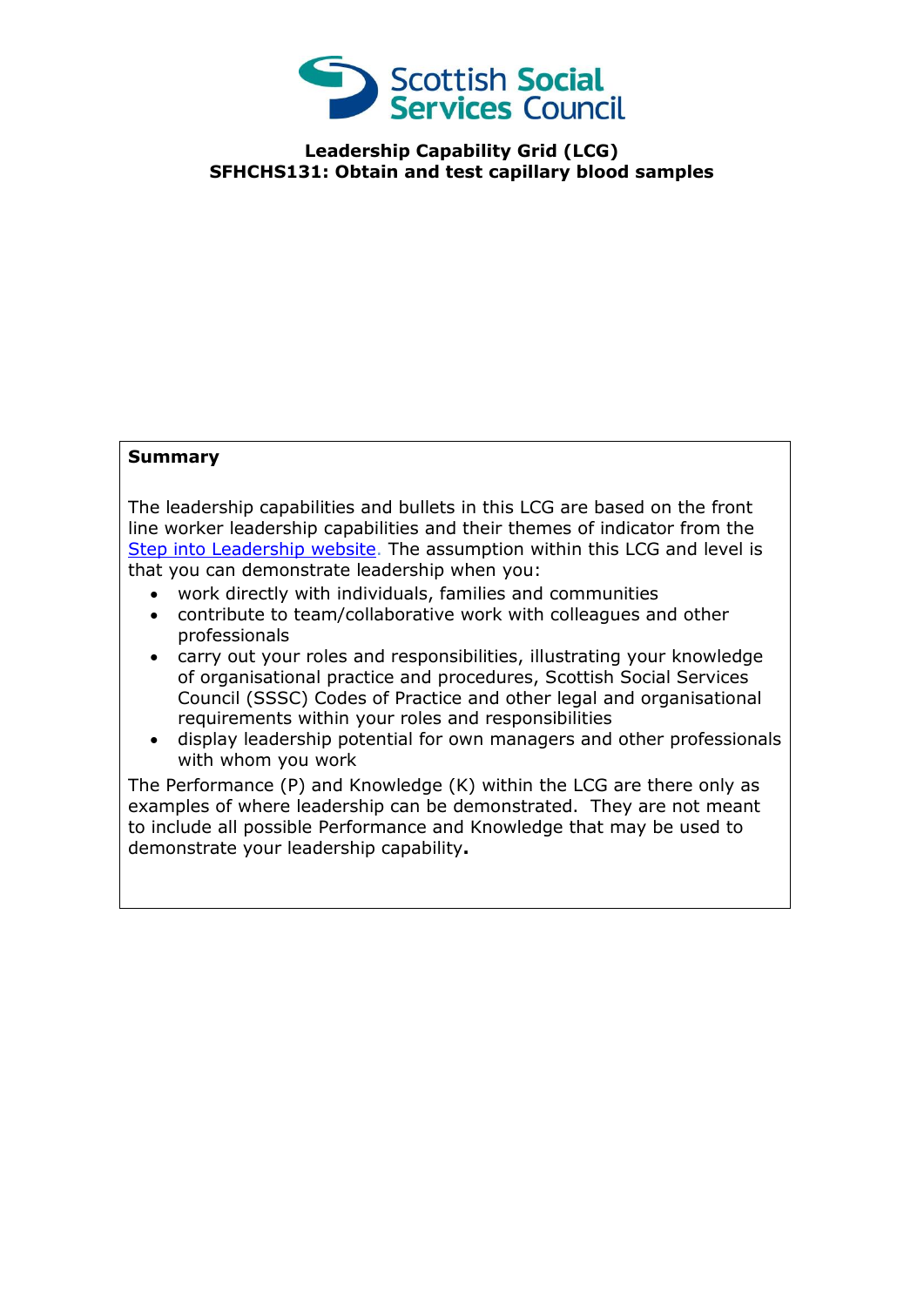

## **Leadership Capability Grid (LCG) SFHCHS131: Obtain and test capillary blood samples**

| Leadership<br>capabilities                 | When obtaining and testing capillary blood samples you can<br>demonstrate leadership capabilities by:                                                                                                                                                                                                                                                                                                                                                                                                                                                                                                                                                                                                                                                                                                                                                                                                                                                     |
|--------------------------------------------|-----------------------------------------------------------------------------------------------------------------------------------------------------------------------------------------------------------------------------------------------------------------------------------------------------------------------------------------------------------------------------------------------------------------------------------------------------------------------------------------------------------------------------------------------------------------------------------------------------------------------------------------------------------------------------------------------------------------------------------------------------------------------------------------------------------------------------------------------------------------------------------------------------------------------------------------------------------|
| <b>Vision</b>                              | Providing a vision for individuals, families, communities, colleagues and<br>your organisation when you:<br>• See how best to make a difference when actively preparing,<br>undertaking and reviewing activities, supporting individuals (P3, 4, 6,<br>8, 10, 11, 20, 22; K1-7, 14, 15), accessing and using related<br>information (P1, 2), using observation and feedback (P9, 10), seeking<br>advice $(P19)$<br>• Promote social service values when working with individuals ( $P_3$ , 4,<br>6, 8, 10, 11, 20, 22; K 1-7, 14, 15), observing and evaluating (P7,<br>9,12), working with others ( $P17-20$ ; K10, 11) and when recording<br>and reporting $(P13, 16)$<br>• See the bigger picture when demonstrating knowledge and practice of<br>organisational, local and national policies and procedures (K1-7, 14,<br>15) reviewing and evaluating activities (P8-12, ) and identifying and<br>implementing change to activities (P17, 18, 20-22) |
| Self-<br>leadership                        | Displaying self leadership when you:<br>• Improve own leadership by seeking advice $(P19)$<br>• Take intelligent risks when supporting individuals to prepare for $(P3,$<br>4; K1-7, 14, 15) and carry out the activity (P5, 6; K8, 9) and when<br>reviewing the effectiveness including changes needed (P8-12, 15, 17,<br>$20 - 22$<br>• Demonstrate and promote resilience when adapting practice and<br>overcoming barriers (P8-12; 15, 17-22; K1-5, 10-12)<br>• Challenge discrimination and oppression $(K 1-5)$                                                                                                                                                                                                                                                                                                                                                                                                                                     |
| <b>Motivating</b><br>and inspiring         | Motivating and inspiring others when you:<br>• Inspire people by personal example (P3, 4, 8, 10, 11, 17-20, 22; K1-<br>5, 8, 14, 15)<br>• Recognise and value the contribution of others (P3, 4, 6, 8, 10, 11,<br>17; K10, 11)<br>• Support the creation of a learning and performance culture with<br>individuals and others (P8-12, 17-20; $K1-7$ )                                                                                                                                                                                                                                                                                                                                                                                                                                                                                                                                                                                                     |
| <b>Empowering</b>                          | Empowering people when you:<br>• Enable leadership at all levels (P3, 4, 8-12, 15, 17, 18, 20-22; K8-9;<br>$16 - 20$<br>• Support the creation of a knowledge and management culture by<br>seeking and providing information to enable understanding (P4, 8-12,<br>17-19; K16-20, 23, 39)<br>• Promote professional autonomy (P5, 6, 8, 10-12, 15; K16-20, 23-25)<br>• Involve people in development and improvement (P8, 10, 11, 17-20;<br>$K16-20)$                                                                                                                                                                                                                                                                                                                                                                                                                                                                                                     |
| <b>Collaborating</b><br>and<br>influencing | Collaborating and influencing when you:<br>• Promote partnership working (P3, 4, 6, 8, 10, 11, 17-20, 22; K11,<br>$14 - 20$ )                                                                                                                                                                                                                                                                                                                                                                                                                                                                                                                                                                                                                                                                                                                                                                                                                             |